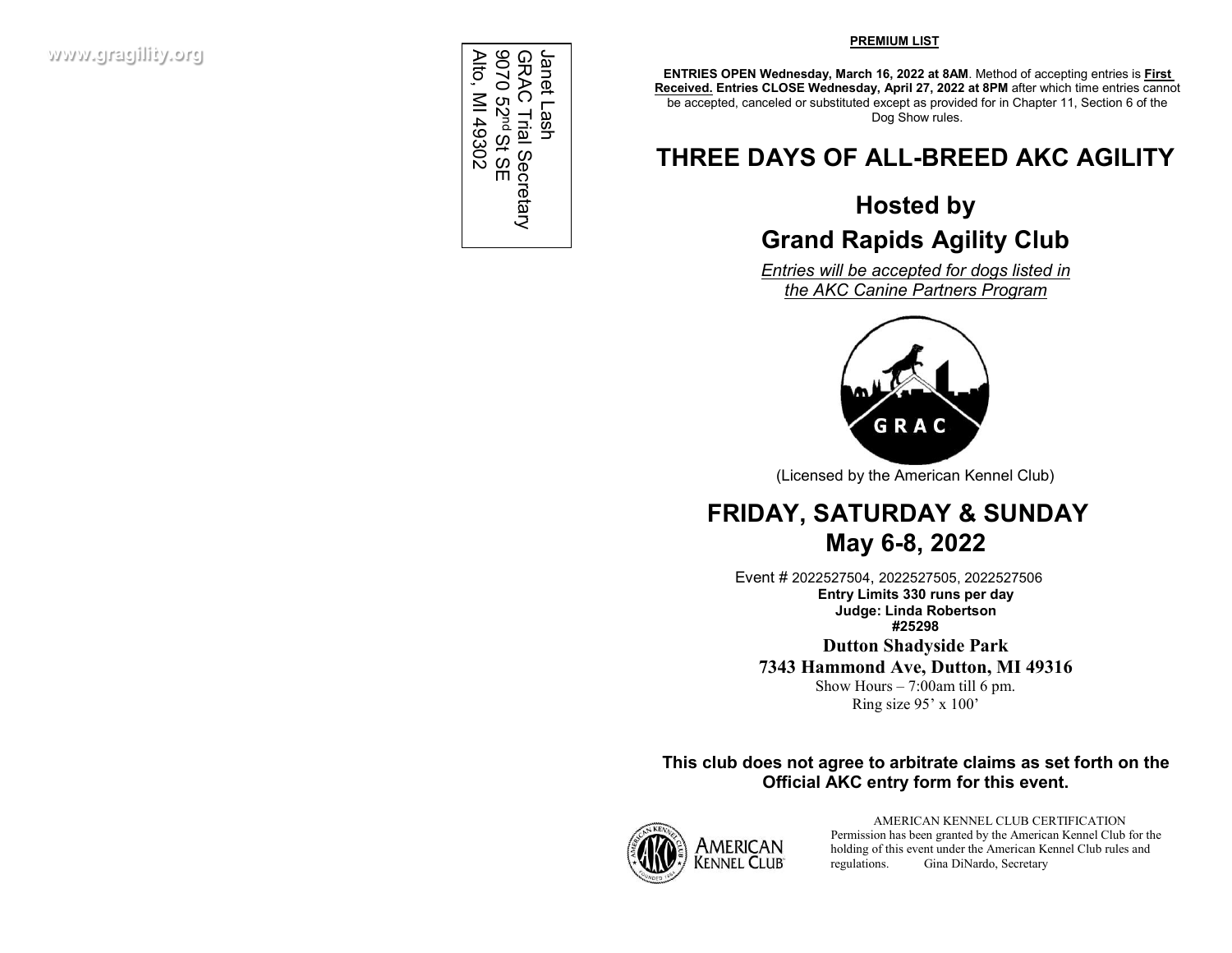## **CLUB OFFICERS**

President: Lisa O'Donovan Vice Pres.: Donna Batdorf Treasurer: Jayne Meyes Secretary: Shannan Bush 5465 18 Mile Rd Cedar Springs, MI 49319

#### **Trial Chairperson**

Kari Sellinger 13168 A Drive South Ceresco,MI 49033 269-209-5129 karipets@aol.com

#### **Trial Secretary**

Janet Lash 9070 52nd St. SE Alto, MI 40302 616 868-7242 **Email:** [GRACTrialSec@gmail.com](mailto:GRACTrialSec@gmail.com)

#### **Committee Members**

Betsy Ryba, Alice Frazier, Leslie Cash, Gwen Strauss, and any other club members in attendance.

## **JUDGE**

Linda Robertson, #25298 1465 Brinkley Rd, Murfreesboro, TN 37128-3715

## **VETERINARIANS ON CALL**

- Blue Pearl Vets, 1425 Michigan St NE, Grand Rapids, MI 49503, (616) 284-5300 or (888) 687-4911 (Limited hours due to Covid, please call first.)
- Animal Emergency Hospital 3260 PlainfieldAve. NE, Grand Rapids, MI 49505 (616)361-9911. (Open 24 hours.)

## **This Trial will be held outdoors in 95' x 100' ring. Rubberized contacts and 24" weave poles Electronic timers will be used.**

#### **DIRECTIONS TO TRIAL SITE**

**From I96 East or West**: Take I96 to M6 (W), to M37 exit. South .9 mile, turn right on 68<sup>th</sup> St. In about 2.5 miles, turn left on Hammond. Park is 3/4 mile on right. **From US131 Southbound:** Take 68<sup>th</sup> St Exit, drive approx. 5 miles East, turn right on Hammond, 3/4 mile to park on right.

**From US131 Northbound:** Take 76<sup>th</sup> St Exit, turn Right, drive approx. 5 miles, turn left on Hammond, 1/3 mile to park on left.

## Dutton Shadyside Park is located on Hammond Ave SE, 0.3 miles north of 76th St.



### **MOTELS**

The following motels will accept well-mannered dogs. (\*may have pet fees) Please call to verify pet restrictions or fees before making reservations.

| Holiday Inn Express*       | 5401 28th St SE, Kentwood, MI 49512              |              | 616-940-8100 |
|----------------------------|--------------------------------------------------|--------------|--------------|
| Comfort Inn*               | 4155 28th St SE, Kentwood, MI 49512              |              | 616-957-2080 |
| Country Inn & Suites*      | 5399 28th St SE, Kentwood, MI 49512              |              | 616-977-0909 |
| Drury Inn & Suites         | 5175 28th St SE, Grand Rapids 49512              |              | 616-942-8511 |
| Gatehouse Suites*          | 2701 E. Beltline Ave SE GR MI 49546              |              | 616-957-8111 |
| Best Western Inn & Suites* | 5500 28th St SE, Kentwood, MI 49512              |              | 616-949-8400 |
| Rodeway Inn (Kentwood)     | 4855 28th St SE, Kentwood, MI 49512              |              | 616-957-3000 |
| Red Roof                   | 5131 28th St SE, Kentwood, MI 49512              |              | 616-942-0800 |
| Super 8* (Wyoming)         | 727 44th St. SW, Wyoming                         |              | 616-530-8588 |
| Howard Johnsons*           | 255 28th St SW, GR                               | 616-261-6444 |              |
| Days Inn*                  | 3825 28th St. SW, Grandville 49418               |              | 616-531-5263 |
| Sleep Inn*                 | 4284 29th St SE, Grand Rapids 49512 616-975-9000 |              |              |
|                            |                                                  |              |              |

*To ensure our welcome in the future, please clean up after your dogs, and do not leave dogs unattended in rooms!*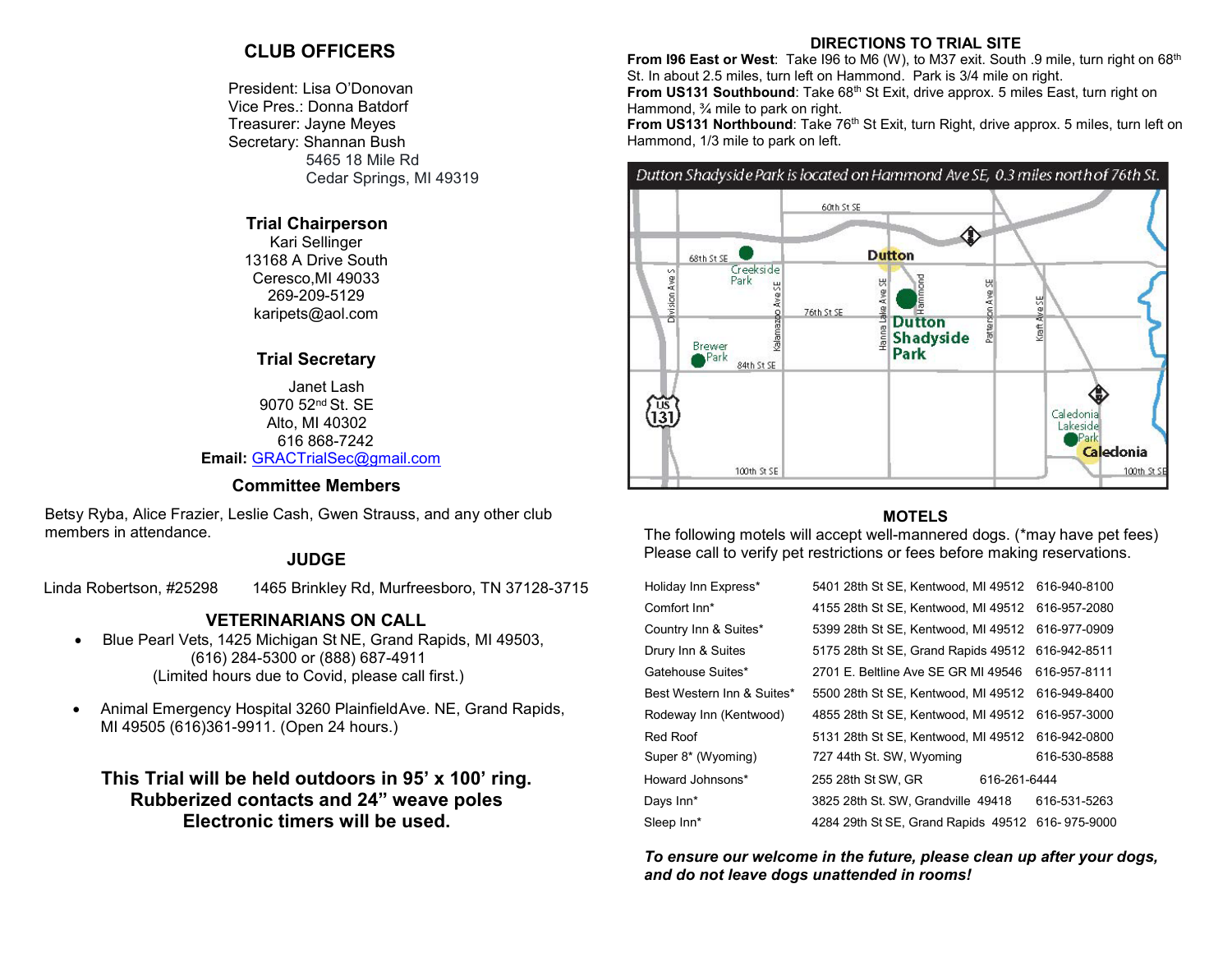## **CLASS DESCRIPTIONS**

Please see the AKC Regulations for Agility Trials for current class descriptions. Dogs may be entered in a mixture of Regular and Preferred classes/jump heights within the same trial weekend/ trial day. Please see detains under the January 2020 Class changes portion of this premium.

## **FOOD**

There will be no food on site other than water and snacks for workers.

## **NOTICE TO EXHIBITORS**

- The safety of the dogs is our primary concern. By entering this trial, exhibitors acknowledge that they are familiar with the rules and regulations of this sport, and that their dogs are familiar with and able to perform all obstacles safely.
- **Dogs under the age of 4 months are not permitted on the show grounds of AKC AgilityTrials.**
- Entry fees will not be refunded in the event that the dog is absent, disqualified, excused, or barred from competition by the action of the show committee. No entry fee will be refunded if the trial cannot open or be completed by reason of riots, civil disturbances, fire, and act of God, public emergency, act of a public enemy, or any other cause beyond the control of the organizing committee.
- Refunds minus \$10/day administrative fees will be given to bitches inseason and all dogs that can't compete due to injury upon receipt of an excusefrom a licensed veterinarian written on his/her letterhead. All refund requests must be received within 2 weeks of end of trial.
- Returned checks do not constitute a valid entry fee. There will be a minimum \$25.00 service charge for returned checks.
- Overpayments of less than \$10 will be considered a donation to the club and will not be returned.
- It is expressly understood that the exhibitors alone are responsible for the behavior of their dogs and/or children. Any exhibitor whose dogs and/or children create unnecessary disturbances or repeatedly engage in unsafe or disruptive behavior may, at the discretion of the Show Committee, be asked to leave the show site. In such case, no refund of any entry fees paid will be made.
- Exhibitors are responsible for being at the ring gate when it is their turn to run.
- **Dogs must be on leash AT ALL TIMES except when in the ring or when in designated agility jump warm-up areas. This will be strictly enforced.**
- **There is no overnight RV parking available at the site**.
- Exhibitors should follow their veterinarians' recommendation to assure their dogs are free of internal and external parasites, any communicablediseases, and have appropriate vaccinations.
- **Your help is requested in order to preserve our ability to use our trial site, as well as our motel facilities.**
- **We ask for your cooperation in cleaning up after your dogs. Small plastic bags will be provided at the trial site for dog waste pickup.**

**Thank you for your help.**

### **TRIAL ENTRY**

**MAIL all entries with fees to the Trial Secretary. Express Mail entries must include signature permitting them to be left at trial secretary's address without recipient's signature.** TELEPHONE, FAXED, INCOMPLETE AND UNSIGNED ENTRIES will not be accepted. ENTRIES NOT ON OFFICIAL AKC ENTRY FORMS or without the Agreement and Rules on the reverse side of the Official AKC Entry Form are NOT ACCEPTABLE. Unsigned entries or entries missing information other than the dog's call name will be returned. Owners are responsible for errors in making out entry forms, and no entry fee will be refunded in event of such errors or for cancellation of entries after trial has closed. **ENTRIES RECEIVED WITHOUT FEES** will not be accepted.

## **MEASURING and HEIGHT CARD INFORMATION**

Effective January 1, 2010, exhibitors are no longer required to provide proof to Trial Secretaries that their dog has a valid jump height card as part of the check-in process. Furthermore, this change eliminates the need for a copy of the jump height card to be submitted with an entry form. Dogs without a valid Jump Height Card/Form may still compete; but they must be measured/wicketed by the **Judge of Record** PRIOR to running in their class and this measurement will be valid for that weekend of trials only. The exception to this requirement is a dog entered in the 24" height division. However, if a **Volunteer Measuring Official (VMO**) or an **Agility Field Rep** is present; **ALL** dogs without a valid Jump Height Card/Form must be measured at some time during the trial or cluster of trials. This does not preclude having the dog wicketed by the Judge of Record if the VMO or Rep is not available to measure the dog *before* its first run of the trial or cluster of trials. It is the exhibitor's responsibility to have their dog measured prior to running and failure to do so will result in the cancellation of any qualifying scores.

## **Simplified Jump Height Card Process**

When filling out the entry form, please check the appropriate height card box so that the Trial Secretary knows whether to include your dog on the *Dogs To Be Measured List*. It is no longer required that you submit a copy of your dog's jump height card with your entry form or show it during day of show check-in.

## **ENTRY LIMITS**

330 runs per day Non-Regular ISC Classes will not be offered at these trials.

## **ENTRY FEES**

Entry fees are per dog, per day, and includes AKC recording fees of \$3.50 for first run and \$3.00 each for subsequent runs. First entry - \$18.00, Second entry - \$18.00, Third entry - \$12.00, Fourth entry - \$12.00

**In memory of former GRAC members Linda Fitzner and Marcia Mitchell, handlers under the age of 18, with valid AKC Junior Handler numbers, are eligible for reduced fees of \$10 for first run, \$5 each for subsequent runs.**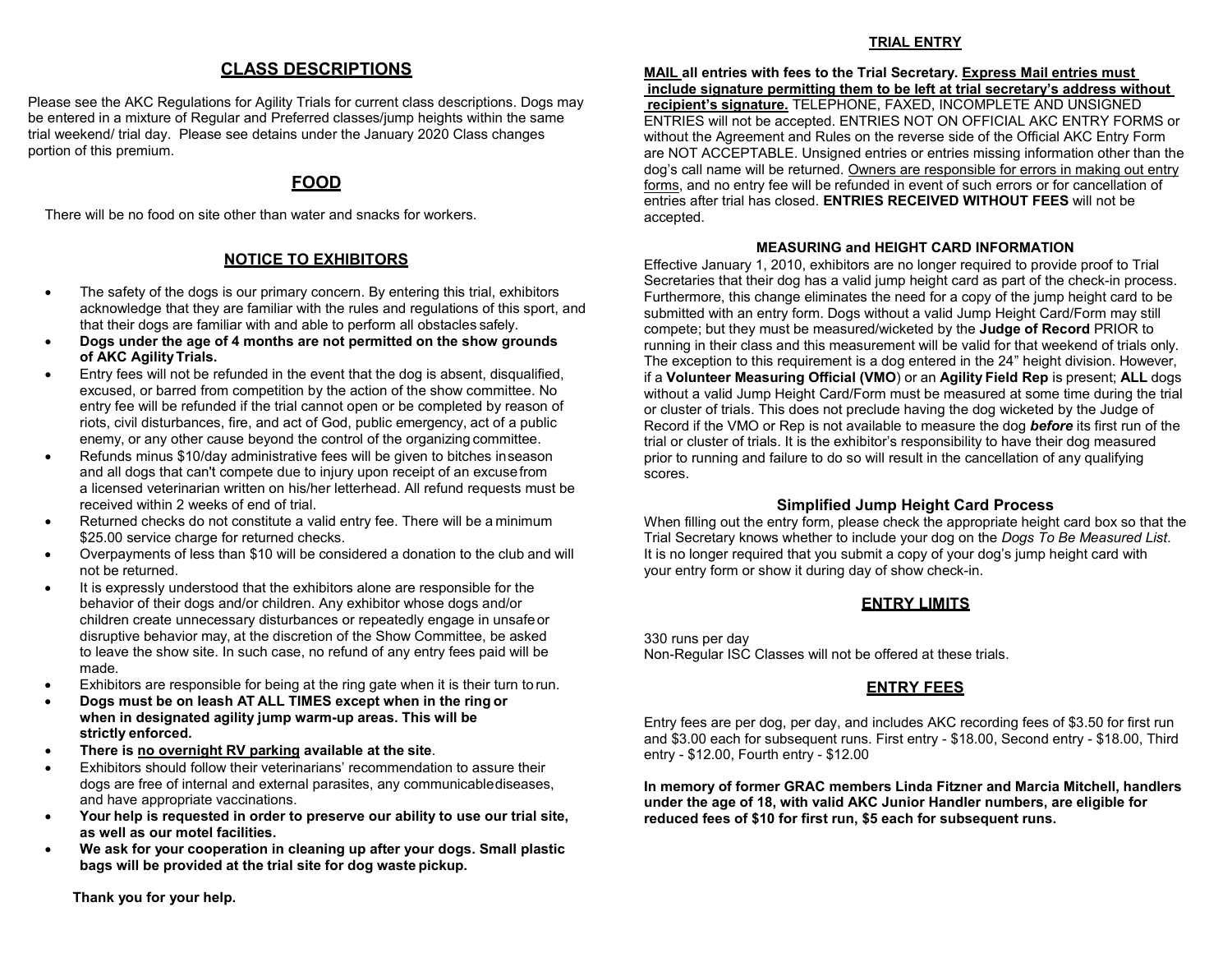#### **MIXED BREED ENTRIES**

This trial is open to Mixed Breed exhibitors under the AKC Canine Partners program. When completing entry form, please list **"Canine Partner"** or **"All American"** for the breed. Additionally, provide your AKC Canine Partners listing number and check-mark "AKC No." on the form.

#### **ACCEPTANCE & CONFIRMATION OF ENTRIES**

Receipt of entry will be emailed to those providing a legible email address. Confirmation letters and judging schedule will be emailed/mailed after closing of the trial. **Please review your confirmation carefully and notify Trial Secretary IMMEDIATELY of any errors.** All corrections must be entered before day of trial.

**If you do not hear from Trial Secretary within 1 week of mailing entries, please contact to ensure they were received.**

#### **MOVE-UP CONDITIONS**

Dogs may be moved up to a higher class at the request of the owner, as a result of qualifying for an AKC agility title, provided that the request is made to the Trial Secretary, in writing, not later than Monday, September 7, 2020 at 6PM. **E-mail moveups must include the information listed on enclosed move-up form as well as the phrase "Accept this as my signature."** Dogs so moved up will be entered at the end of the running order. Move-ups for the Saturday & Sunday trials will be accepted by the Agility Trial Secretary until one half hour after close of the last classes on Friday & Saturday at the trial site. Move-up forms are included in this premium and are available from the Trial Secretary.

#### **DOGS ELIGIBLE TO ENTER**

This trial is open to all dogs fifteen (15) months and over that are registered with the American Kennel Club, or that have an AKC limited registration, Purebred Alternative Listing/Indefinite Listing privileges (PAL/ILP) or an AKC Canine Partners listing number, or approved Foundation Stock Service (FSS) breeds except bitches in season, aggressive dogs, blind or deaf dogs, or dogs suffering from any deformity, injury or illness which may affect the dog's physical or mental performance.

• The Regulations for Agility Trials are available from the AKC at 8051 Corporate Dr. Suite 100, Raleigh NC27617-3390, or by phone 919-233-9767, or by email at **[info@akc.org](mailto:info@akc.org)**, or [www.akc.org](http://www.akc.org/)

#### **RIBBONS AND PRIZES**

- Qualifying Ribbons will be awarded for each qualifying score earned.
- Placement rosettes will be awarded for 1st through 4th place in each jump heightand in each division in all regular and preferred classes.
- A MACH bar and MACH rosette will be awarded to anyone earning a MACH title. A PAX bar and PAX rosette will be awarded to anyone earning a PAX title. A PACH bar and PACH Rosette will be awarded to anyone earning a PACH title.
- Junior Participating Ribbons are awarded to any Junior Handler running a dogat these trials.
- All prizes must be claimed the day of the trial; none will be mailed.

#### **OBSTACLES**

Please see the AKC Regulations for Agility Trials for current list of Mandatory Obstacles. Obstacles will meet the specifications for obstacles in the current edition of the Regulations for Agility Trials.

#### **COURSE FAMILIARIZATION**

Handlers in all classes are permitted to walk the course, without a dog, prior to the start of their class. All walk-throughs are restricted to the handlers entered in that class.

#### **Height Divisions**

Exhibitors are responsible for entering the proper height divisions. In the Regular classes, dogs may be entered at the jump height for which their measurement qualifies them or a higher jump height, if the exhibitor chooses. In the Preferred classes, however, dogs must run in the jump height for which their actual measurement qualifies them.

Jump Height Regular Classes Preferred Classes 4" N/A Dogs 11 in and under at the withers 8" Dogs 11 in and under at the withers Dogs 14 in and under at the withers 12" Dogs 14 in and under at the withers Dogs 18 in and under at the withers 16" Dogs 18 in and under at the withers Dogs 22 in and under at the withers 20" Dogs 22 in and under at the withers Dogs over 22 inches 24" Dogs over 22 inches N/A 24C" May be entered at Owner(s) discretion N/A if their measurement is 22 inches and under at withers. Dogs who measure into the 24" regular jump height division may not enter 24-choice

See complete rules in the Regulations for Agility Trials available a[t www.akc.org'](http://www.akc.org/)

#### **Running Order (tentative)**

#### **(Official running order will be published in the final confirmation letter.)**

Friday and Saturday: FAST, Master/Excellent Std, Open Std, Nov Std, T2B, Master/Excellent JWW, Open JWW, Nov JWW.

Sunday: Master/Excellent Std, Open Std, Nov Std, T2B, Master/Excellent JWW, Open JWW, Nov JWW.

#### **All classes will run small to tall.**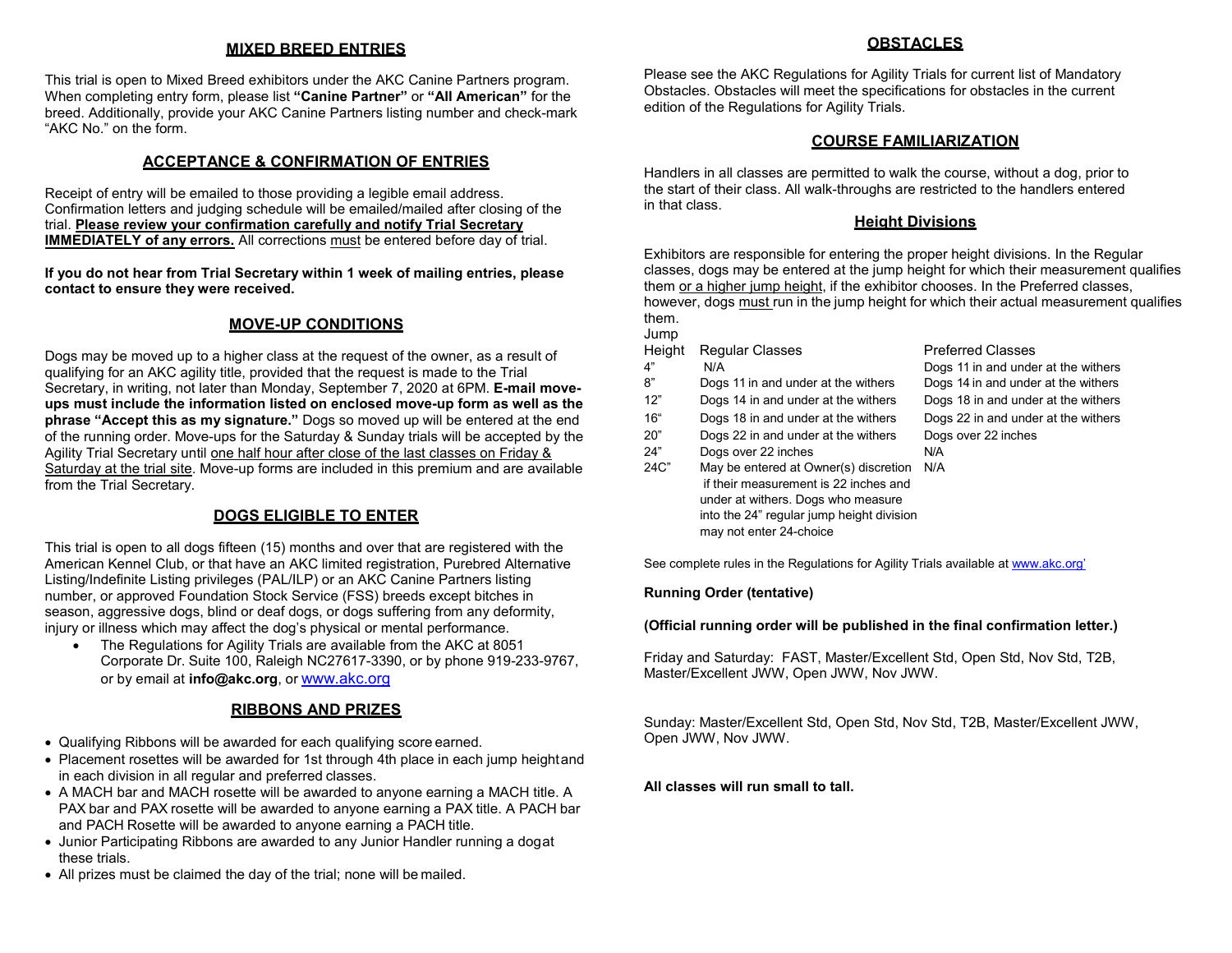#### **Class Changes Effective January 1, 2020**

#### **Entering a Mixture of Regular and Preferred Classes Within the Same Trial Weekend – Multiple Jump Heights Within the Same Trial Day**

Effective January 1, 2020, exhibitors may enter a mixture of both Regular and Preferred classes on the same trial day and/or during a trial weekend. For example, the same dog may now be entered in Regular FAST and/or T2B to finish up those titles while also entered in Preferred Master STD/JWW to start working towards their PACH at the lower height. Any mixture of Regular and Preferred classes is allowed.

Please note that if a dog qualifies in Regular Master Standard and Preferred Master JWW (or vice versa) on the same trial day, then NO Double Q shall be earned toward either the MACH or PACH title. The Double Q still requires that Standard Agility and Jumpers With Weaves be either both Regular OR both Preferred on the same trial day.

Additionally, within the same Regular or Preferred classes, a dog may now be entered in multiple jump heights within the same trial day. For example, the same dog may now be entered in 20-inch Master STD/JWW while also entered in 24C-inch Premier STD/JWW on the same trial day.

A separate entry form must be submitted when the same dog is being entered in a mixture of Regular and Preferred and/or different jump heights within the same trial weekend thereby clearly indicating which class(es) and/or jump heights belong together for each trial day of the weekend.

#### **Entering For Exhibition Only (FEO)**

As of January 1, 2020, For Exhibition Only may be offered at the option of the host club. FEO will be offered on a one-year pilot basis in order to give AKC time to evaluate its impact. FEO will allow exhibitors to work with their dogs in a trial environment. FEO is only allowed in the Time 2 Beat and FAST classes. FEO will be of value to new exhibitors or exhibitors that are having difficulty with a specific obstacle and/or ring environment. Competitors must enter in T2B and/or FAST. Participation in FEO is non- qualifying.

- FEO runs are treated as trial entries. The exhibitor must enter the class(es) (T2B and/or FAST) prior to the closing date, pay class entry fee(s) and the Trial Secretary must record the entry in the Trial Catalog as part of the results for that class. FEO does not need to be noted on the entry form; the handler will declare the day of the show.
- Dogs may be entered in any jump height for FEO runs. If entered in an ineligible jump height, the team is committed to FEO for that run and must declare FEO on the start line. Day of show jump height changes are not allowed.
- Dogs may be entered in any level of FAST (Novice, Open, Excellent, Master). If the dog is not eligible for the level entered, the team is committed to FEO for that run and must declare FEO on the start line. Day of show level changes are not allowed.
- The exhibitor must declare FEO in the ring prior to leading out. FEO may be declared earlier (ex. when checking in at the gate board).
- Toys are allowed in the ring
	- o Toys must be non-audible
	- o Toys may not leave the handler's hand
	- o Toys that roll freely cannot be used
- Food/treats are not allowed in the ring
- FEO should be utilized for the benefit of the dog and not as a punitive correction. Harsh verbal and /or physical corrections shall not be tolerated. Any determination of harshness by the judge shall be immediately whistled and the handler will be dismissed from the ring.
- A judge must monitor the entire run. Judges can stop a run at any time

### **Fix and Go On (FNG)**

As of January 1, 2020, Fix and Go On will be offered on a one-year pilot basis in order to give AKC time to evaluate its impact. FNG allows exhibitors to immediately reattempt an obstacle at any time while on course when the dog's performance of an obstacle is not to their expectation. This allows the dog to successfully complete the obstacle then finish the course or leave the ring on a positive note. Using FNG will result in a non- qualifying score.

Fix and Go On is not pre-entered; rather, it occurs during the course of the run.

#### **Additional Exhibitor information**

- Food is not available at the site.
- Please clean up after your dog and use the designated potty areas.
- Exhibitors may leave equipment overnight at their own risk.
- All dogs must be on leash when not competing in the ring or in warm up areas.
- Site is outside on grass. Suggested footwear: running shoes, tennis shoes
- *Setup on Thursday Night is at your own risk***.** There will not be anyone monitoring personal items. Park opens at 7 am Friday.

\*\*\*\*\*\*\*\*\*\*\*\*\*\*\*\*\*\*\*\*\*\*\*\*\*\*\*\*\*\*\*\*\*\*\*\*\*\*\*\*\*\*\*

# Workers Are Needed!

| Scribe | Timer        | Combiner | Gate Steward        |                | <b>Bar Setters</b> |
|--------|--------------|----------|---------------------|----------------|--------------------|
|        | Leash Runner |          | <b>Sheet Runner</b> | Course builder |                    |

We want to keep things running smoothly so everyone enjoys our trial. To do this, we depend on help from our exhibitors. We appreciate any help, experienced or not. If you are not familiar with a specific job, we will train you.

We will make sure that your duties do not interfere with running your dog.

There will be water and snacks available for workers.

Questions: Please contact Kari Sellinger, Email: [karipets@aol.com](mailto:karipets@aol.com)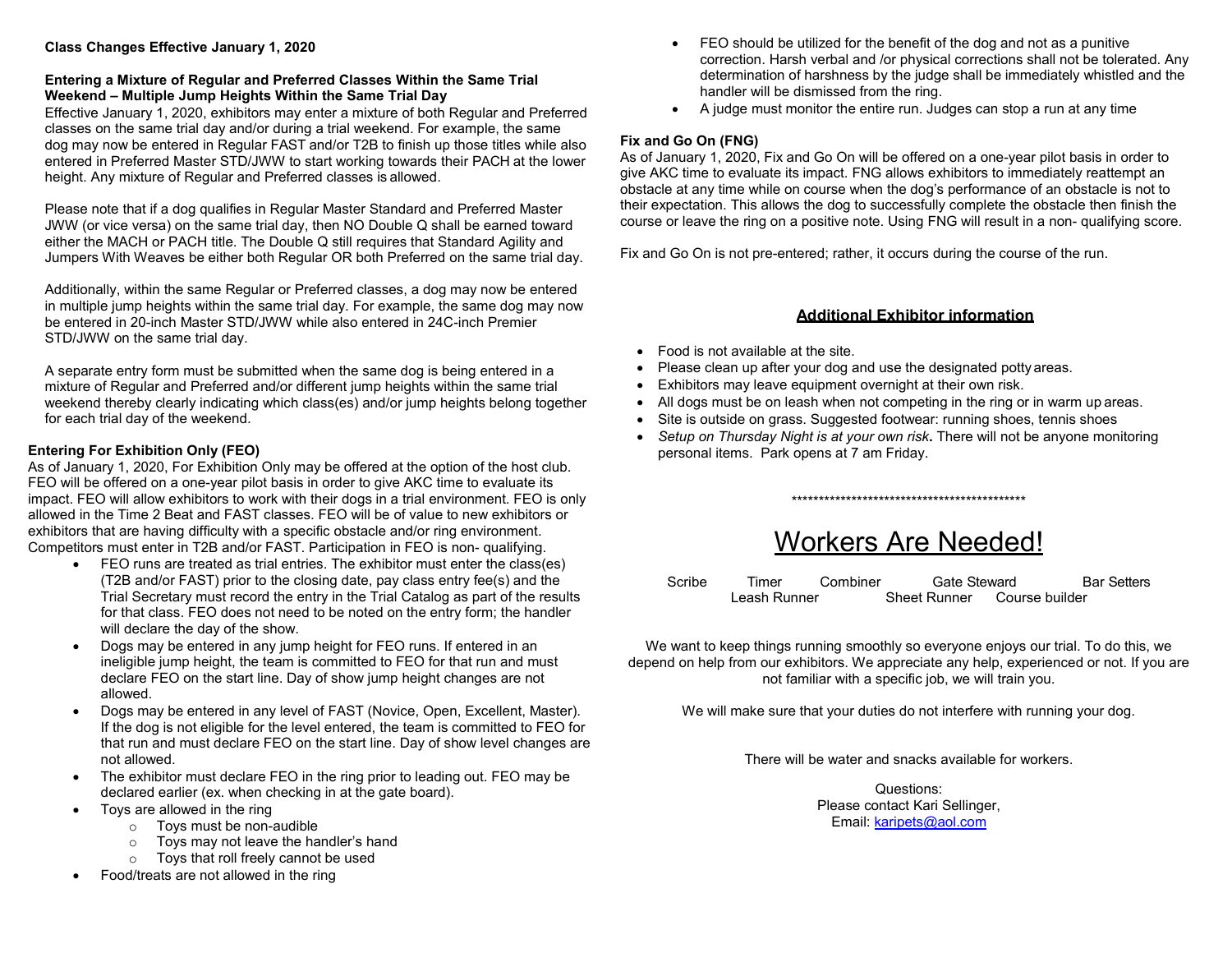#### **AKC AGILITY MOVE-UP FORM**

This form must be filled out completely. **NO VERBAL CHANGES ACCEPTED.** Fill out a separate form for each dog and give to the TRIAL SECRETARY ONLY.

Dag

**E-mail move-ups must include the information listed below and include the phrase "Accept this as my signature".**

Forms must be received by: **6 pm Monday May 2, 2022**, for the Friday Trial or within one half hour after the close of the last classes on Friday and Saturday at the trial site for the Saturday and Sunday trials respectively.

No class changes after these dates.

This change form is only for the dogs whose entry has been accepted for the GRAC Agility Trials May 6-8, 2022

| Height Division:                               |                | 4        | 8             | 12 <sup>2</sup> | 16                | 20     | 24                  | 24C |
|------------------------------------------------|----------------|----------|---------------|-----------------|-------------------|--------|---------------------|-----|
|                                                |                |          |               |                 |                   |        |                     |     |
|                                                |                |          |               |                 |                   |        |                     |     |
|                                                |                |          |               |                 |                   |        |                     |     |
| Circle appropriate choice:                     |                |          |               |                 |                   |        |                     |     |
| Day:                                           | Friday         | Saturday |               |                 |                   | Sunday | All Days            |     |
| Please circle Division<br>Preferred<br>Regular |                |          |               |                 |                   |        |                     |     |
| <b>Standard Class:</b>                         |                |          |               |                 |                   |        |                     |     |
|                                                |                |          |               |                 |                   |        |                     |     |
| Entered in: Nov A<br>Move-Up to: Nov B         |                |          | Nov B<br>Open |                 | Open<br>Excellent |        | Excellent<br>Master |     |
| JWW Class:                                     |                |          |               |                 |                   |        |                     |     |
| Entered in:<br>Move-Up to:                     | Nov A<br>Nov B |          | Nov B<br>Open |                 | Open<br>Excellent |        | Excellent<br>Master |     |
| <b>FAST Class:</b>                             |                |          |               |                 |                   |        |                     |     |